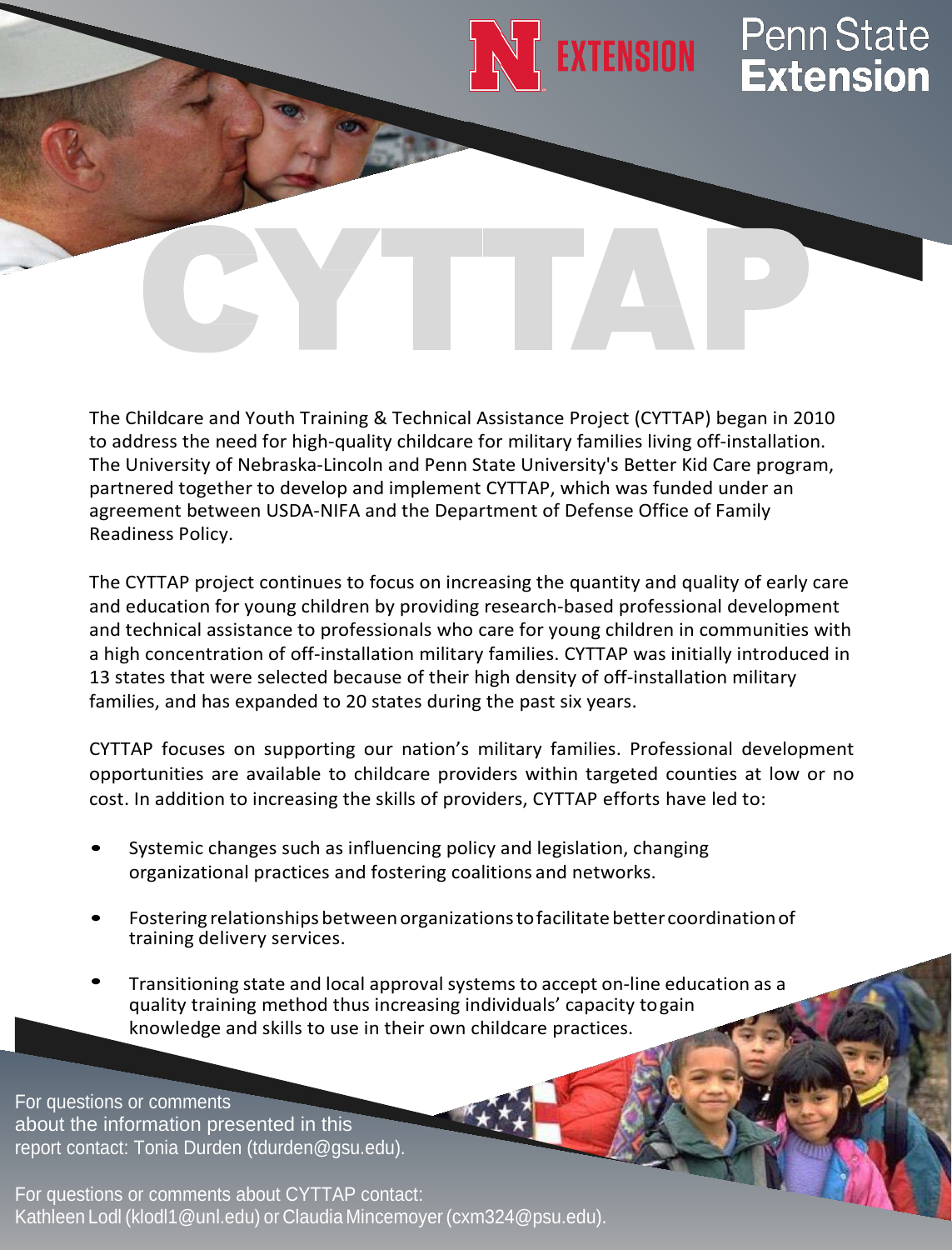

CYTTAP Project States Since CYTTAP began in 2011, more than 1,300 CYTTAP sponsored face-to-face training sessions have occurred. Also, over 78,900 modules resulting in almost 157,522 online training hours have been completed by participants in the project states.

The professional development clock hours participants earn are accepted for Child Development Associate (CDA) formal education hours and/or state approved professional development hours.

As a result of these training opportunities, more than 62,544 providers that have increased their skills. These providers include those that work in facility or homebased settings, professionals that work for local educational and governmental agencies, and individuals considering starting their own family child care business.

In total, CYTTAP has impacted over 539,000 children since its outset.

**1,300** Face-to-Face Trainings Hosted



For a more detailed overview of the successes and impact of the CYTTAP and MCCL projects please refer to the following evaluation reports:

> 2015 Military Child Care Expansion Initiative Evaluation Report

2014 CYTTAP Training Evaluation Report



To learn more about the training and technical assistance opportunities offered through CYTTAP please visit:

University of Nebraska–Lincoln CYTTAP website:<http://child.unl.edu/cyttap>

The Penn State University's Better Kid Care Program: <http://extension.psu.edu/youth/cyttap>